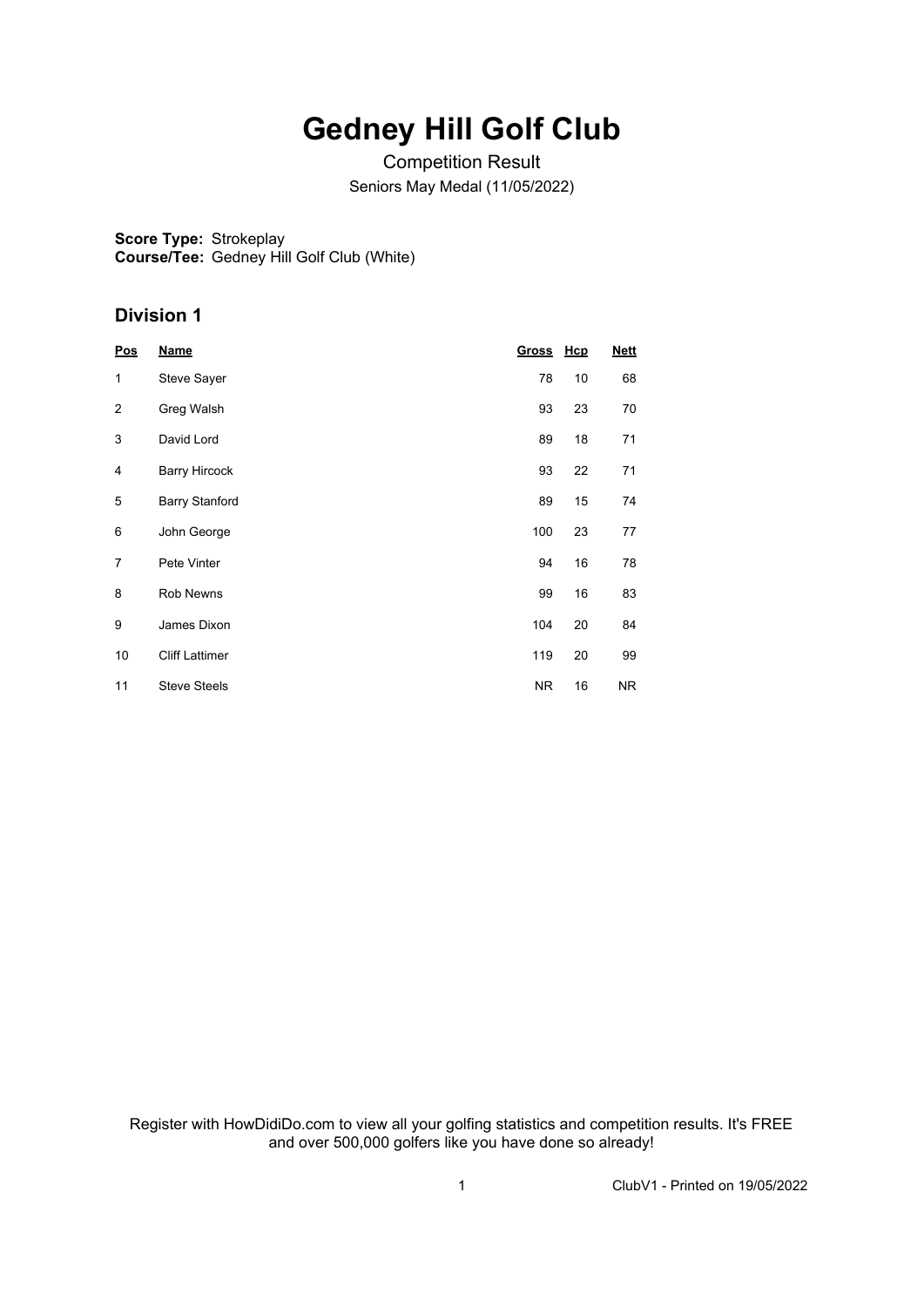**Score Type:** Strokeplay **Course/Tee:** Gedney Hill Golf Club (White)

#### **Division 2**

| Pos            | <b>Name</b>          | Gross Hcp |    | <b>Nett</b> |
|----------------|----------------------|-----------|----|-------------|
| $\mathbf{1}$   | T A (Mo) Parling     | 96        | 27 | 69          |
| $\overline{2}$ | Derrick Smith        | 99        | 26 | 73          |
| 3              | Neil Sargeant        | 98        | 24 | 74          |
| 4              | <b>Tom Penning</b>   | 102       | 28 | 74          |
| 5              | <b>Graham East</b>   | 100       | 24 | 76          |
| 6              | <b>Rob Warlow</b>    | 103       | 25 | 78          |
| 7              | Raffaele Ragosa      | 108       | 29 | 79          |
| 8              | <b>Stuart Biggar</b> | 123       | 29 | 94          |
| 9              | John Venters         | NR.       | 28 | NR.         |
| 10             | Pete Orbine          | NR.       | 28 | <b>NR</b>   |

Register with HowDidiDo.com to view all your golfing statistics and competition results. It's FREE and over 500,000 golfers like you have done so already!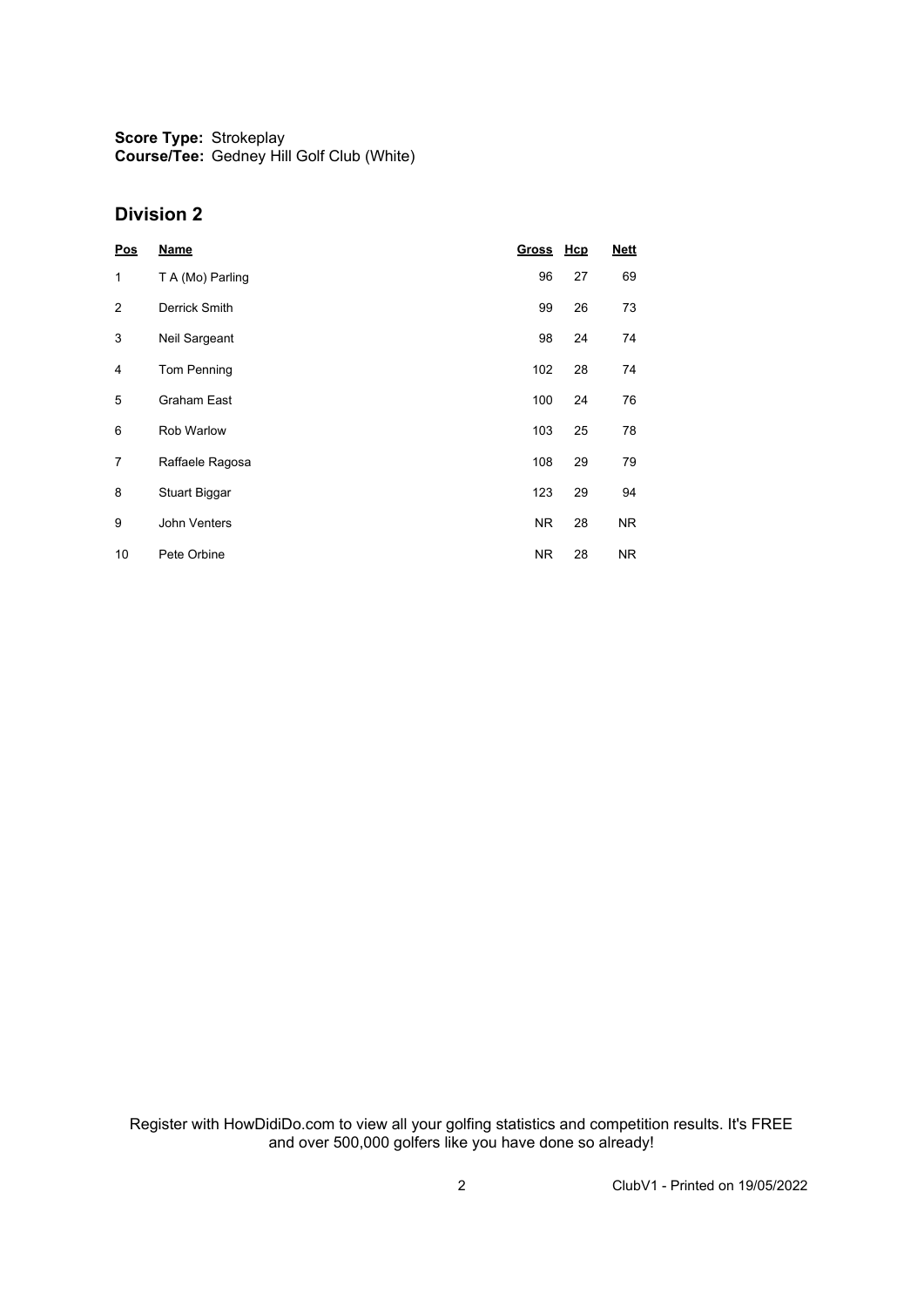**Score Type:** Strokeplay **Course/Tee:** Gedney Hill Golf Club (White)

#### **Division 3**

| Pos | Name               | Gross Hcp |    | <b>Nett</b> |
|-----|--------------------|-----------|----|-------------|
| 1   | Keith Partridge    | 95        | 30 | 65          |
| 2   | Steven Wellon      | 125       | 53 | 72          |
| 3   | Pete Brown         | 123       | 39 | 84          |
| 4   | Nigel King         | 125       | 38 | 87          |
| 5   | Keith Lawrence     | 119       | 30 | 89          |
| 6   | <b>Barry Stone</b> | 123       | 32 | 91          |
| 7   | Len Kempster       | 123       | 30 | 93          |

Register with HowDidiDo.com to view all your golfing statistics and competition results. It's FREE and over 500,000 golfers like you have done so already!